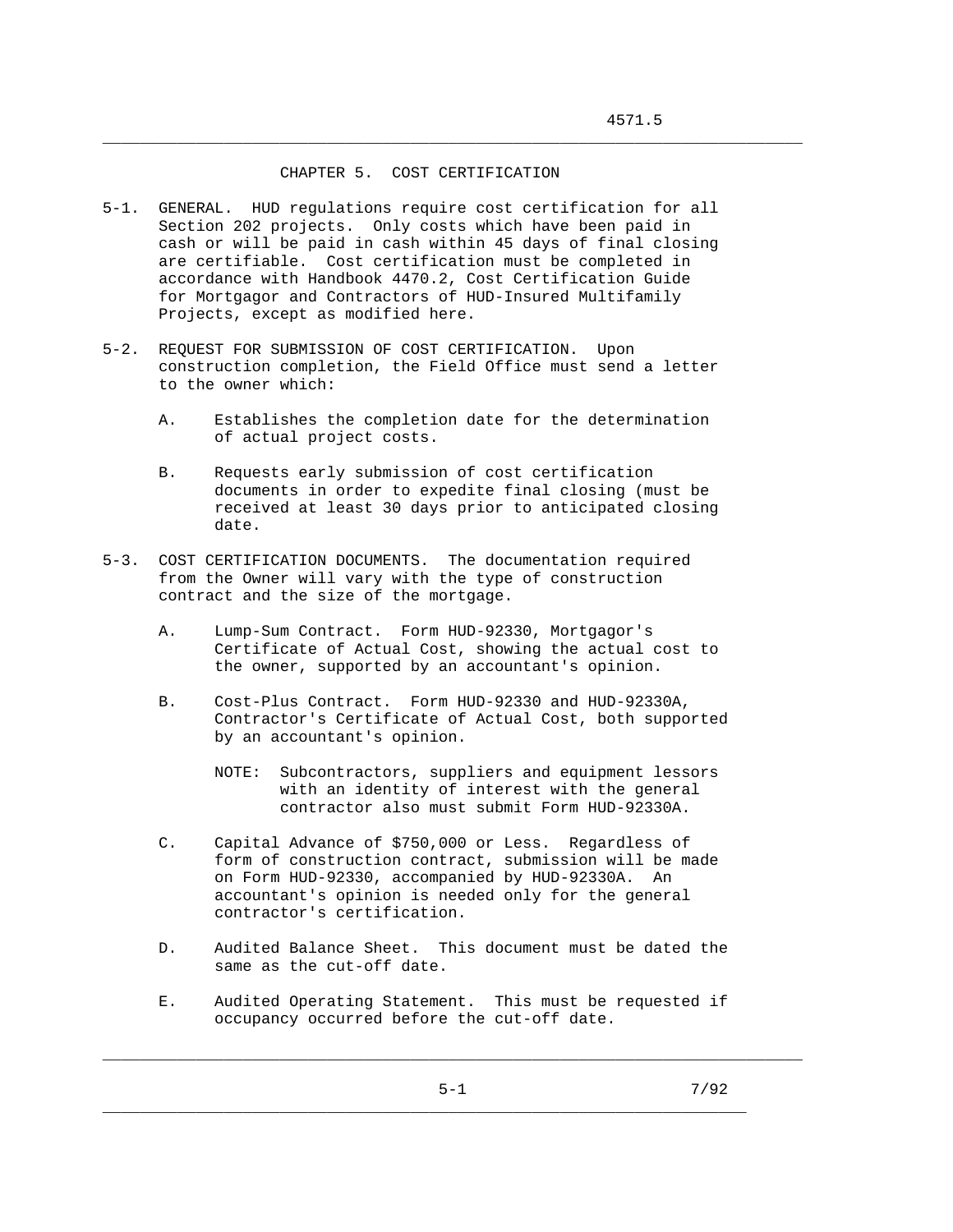|      |                                                                                                                                                                     | Period covered is from first occupancy to cut-off<br>1.<br>date. |                                                                                                                                                     |              |  |  |                                                                                                                                                                                                                                 |  |  |                          |
|------|---------------------------------------------------------------------------------------------------------------------------------------------------------------------|------------------------------------------------------------------|-----------------------------------------------------------------------------------------------------------------------------------------------------|--------------|--|--|---------------------------------------------------------------------------------------------------------------------------------------------------------------------------------------------------------------------------------|--|--|--------------------------|
|      |                                                                                                                                                                     | 2.                                                               |                                                                                                                                                     |              |  |  | Any net income up to \$25,000 must be transferred<br>at final closing to residual receipts account.                                                                                                                             |  |  |                          |
|      |                                                                                                                                                                     | 3.                                                               |                                                                                                                                                     |              |  |  | Any net income in excess of \$25,000 will be<br>transferred to the Replacement Reserve Account.                                                                                                                                 |  |  |                          |
| 5-4. | DETERMINATION OF MAXIMUM CAPITAL ADVANCE AMOUNT.<br>On<br>completion of the review of certificates of actual cost and<br>acceptance thereof, the Field Office must: |                                                                  |                                                                                                                                                     |              |  |  |                                                                                                                                                                                                                                 |  |  |                          |
|      | Α.                                                                                                                                                                  |                                                                  |                                                                                                                                                     |              |  |  | Savings Calculation. Calculate the amount of "savings"<br>to be retained in the project's Replacement Reserve<br>Account (if the Fund Reservation is not increased above<br>the amount reserved at the Fund Reservation Stage). |  |  |                          |
|      |                                                                                                                                                                     | 1.                                                               | The Owner is entitled to retain 50 percent of the<br>savings in the Replacement Reserve Account.                                                    |              |  |  |                                                                                                                                                                                                                                 |  |  |                          |
|      |                                                                                                                                                                     |                                                                  | EXAMPLE:                                                                                                                                            |              |  |  |                                                                                                                                                                                                                                 |  |  |                          |
|      |                                                                                                                                                                     |                                                                  | Capital Advance at Fund Reservation -<br>Approved Amount at Final Closing<br>(including eligible cost overruns)                                     |              |  |  |                                                                                                                                                                                                                                 |  |  | \$3,650,000<br>3,300,000 |
|      |                                                                                                                                                                     |                                                                  | <b>DIFFERENCE</b>                                                                                                                                   |              |  |  |                                                                                                                                                                                                                                 |  |  | \$350,000                |
|      |                                                                                                                                                                     |                                                                  | "SAVINGS" = $$350,000 \text{ X}.50 = $175,000$ (to be<br>deposited in the Replacement<br>Reserve Account)<br>The remaining \$175,000 is recaptured. |              |  |  |                                                                                                                                                                                                                                 |  |  |                          |
|      |                                                                                                                                                                     | 2.                                                               | The percentage is increased up to 75 percent if<br>the project contains energy efficiency features<br>which:                                        |              |  |  |                                                                                                                                                                                                                                 |  |  |                          |
|      |                                                                                                                                                                     |                                                                  | а.                                                                                                                                                  | Housing Act; |  |  | Exceed the energy efficiency standards<br>developed by the Department in accordance<br>with Section 109 of the National Affordable                                                                                              |  |  |                          |
|      |                                                                                                                                                                     |                                                                  | b.                                                                                                                                                  | the housing; |  |  | Substantially reduce the life-cycle cost of                                                                                                                                                                                     |  |  |                          |

c. Reduce gross rent requirements; and

d. Enhance tenant comfort and convenience.

\_\_\_\_\_\_\_\_\_\_\_\_\_\_\_\_\_\_\_\_\_\_\_\_\_\_\_\_\_\_\_\_\_\_\_\_\_\_\_\_\_\_\_\_\_\_\_\_\_\_\_\_\_\_\_\_\_\_\_\_\_\_\_\_\_\_\_\_\_\_\_\_\_\_\_